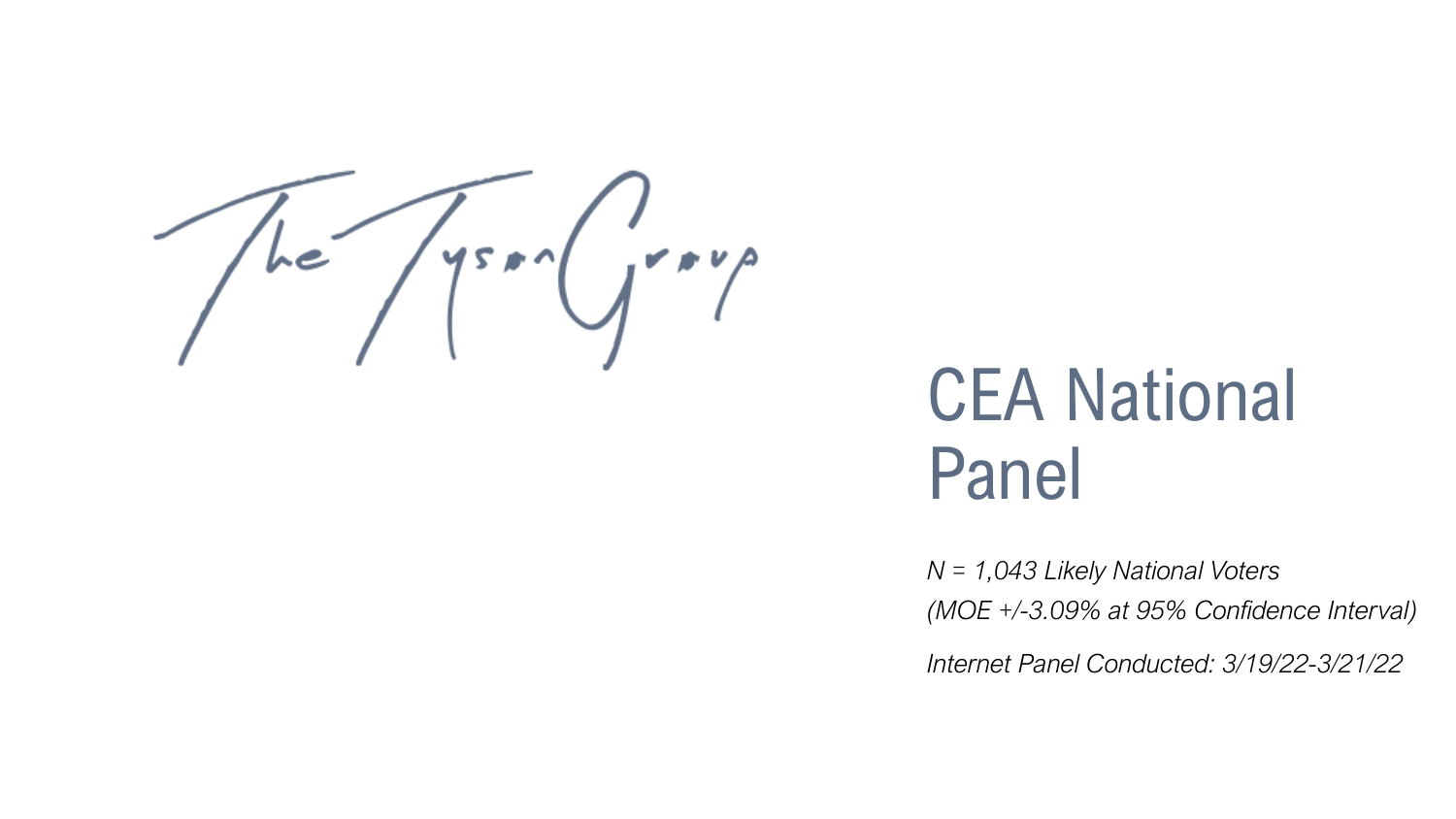### Sample Details —

*76% smartphone/tablet completes*

| Demographic      | <b>Sample</b> |
|------------------|---------------|
| Party            |               |
| Democrat         | 36%           |
| Republican       | 36%           |
| Unaffiliated     | 28%           |
| Race             |               |
| White            | 61%           |
| Hispanic         | 19%           |
| African American | 13%           |
| Asian            | 5%            |
| Other            | 2%            |

| Demographic           | Sample |
|-----------------------|--------|
| Ideology              |        |
| Very Conservative     | 17%    |
| Somewhat Conservative | 22%    |
| Moderate              | 26%    |
| Somewhat Liberal      | 17%    |
| Very Liberal          | 13%    |
| Region                |        |
| Pacific               | 13%    |
| Mountain              | 9%     |
| Midwest               | 20%    |
| Northeast             | 23%    |
| South                 | 35%    |

| Demographic   | <b>Sample</b> |
|---------------|---------------|
| Gender        |               |
| Female        | 52%           |
| Male          | 48%           |
| Age           |               |
| 18-29         | 20%           |
| 30-44         | 24%           |
| 45-54         | 22%           |
| 55-64         | 14%           |
| $65+$         | 20%           |
| Employment    |               |
| Hourly Wage   | 29%           |
| Salaried      | 15%           |
| Self-Employed | 13%           |
| Unemployed    | 11%           |
| Retired       | 20%           |

The Trengery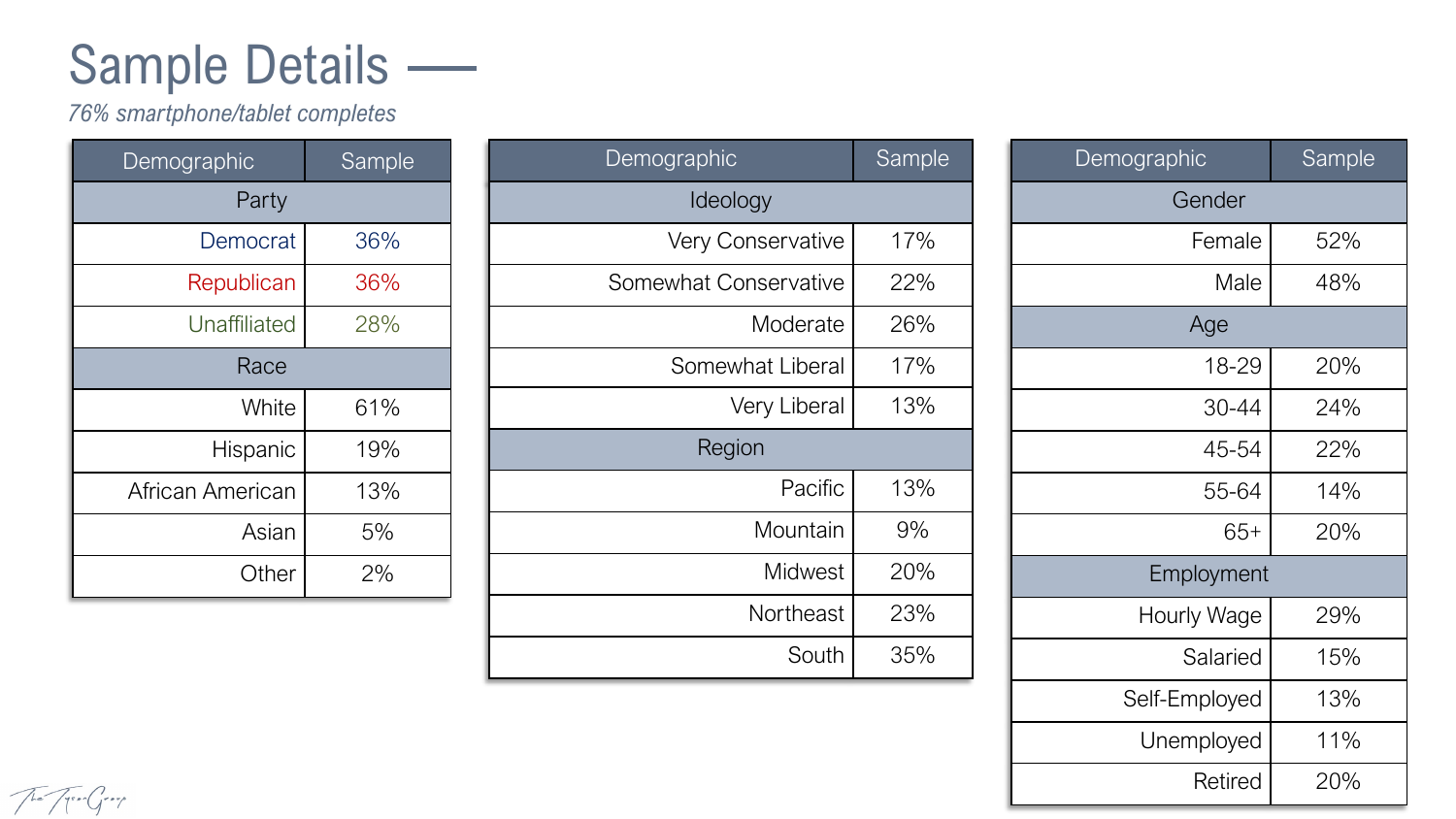### Atmospherics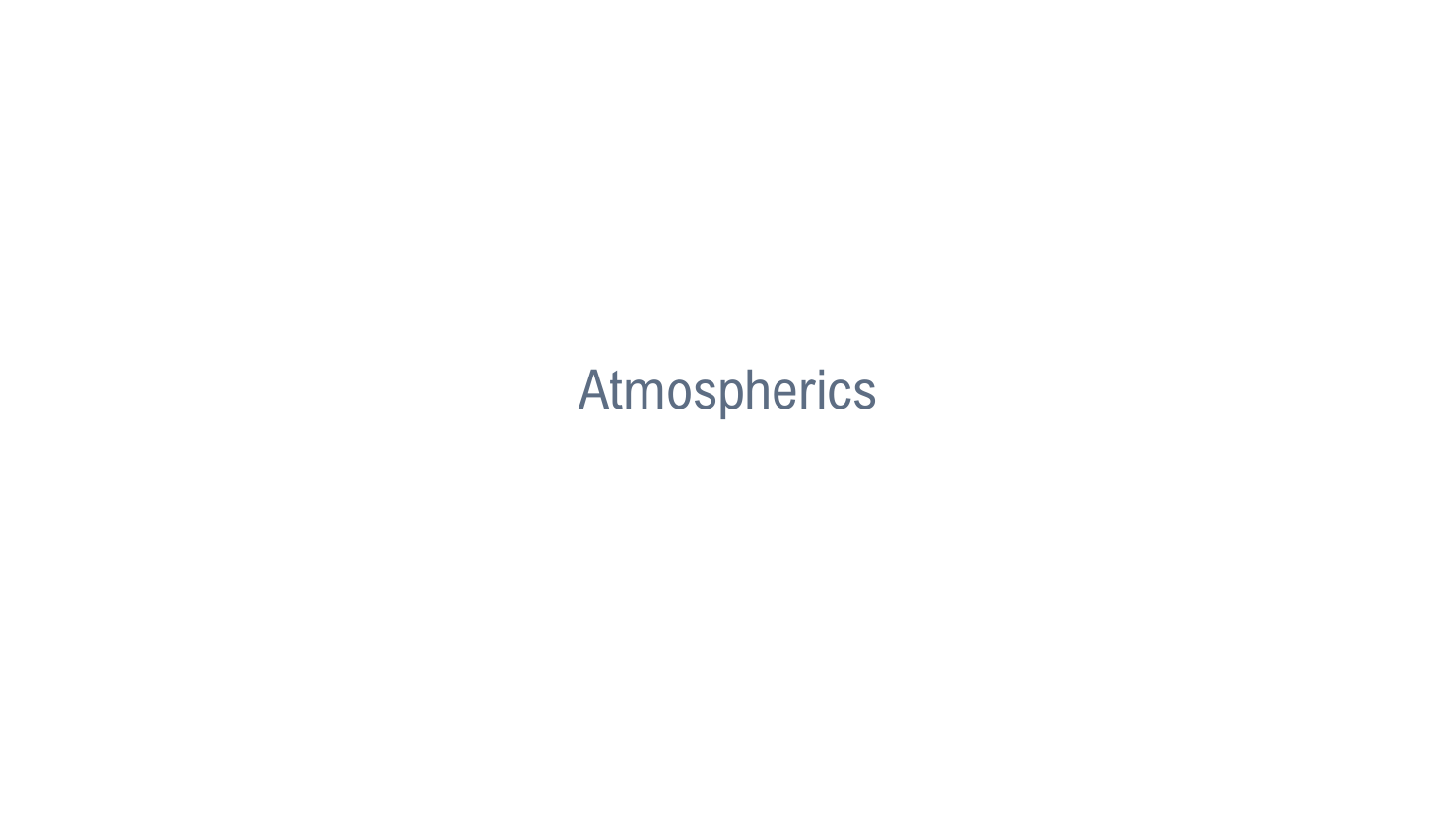### Direction of the Country -

*Do you feel things in the United States are headed in the right direction or headed in the wrong direction?*



|                         | <b>Right</b> | Wrong | <b>Net</b> |
|-------------------------|--------------|-------|------------|
| <b>TOPLINE</b>          | 37%          | 63%   | $-26%$     |
| <b>Very Liberal</b>     | 64%          | 36%   | 28%        |
| Somewhat Liberal        | 61%          | 39%   | 23%        |
| Somewhat Conservative   | 28%          | 72%   | $-43%$     |
| Very Conservative       | 21%          | 79%   | $-58%$     |
| Moderate                | 27%          | 73%   | $-46%$     |
| White                   | 25%          | 75%   | $-50%$     |
| Hispanic                | 57%          | 43%   | 15%        |
| African American        | 55%          | 45%   | 11%        |
| Male                    | 40%          | 60%   | $-20%$     |
| Female                  | 33%          | 67%   | $-33%$     |
| 18-29                   | 51%          | 49%   | 2%         |
| 30-44                   | 34%          | 66%   | $-32%$     |
| 45-54                   | 39%          | 61%   | $-22%$     |
| 55-64                   | 32%          | 68%   | $-35%$     |
| $65+$                   | 25%          | 75%   | $-49%$     |
| Democrat                | 62%          | 38%   | 24%        |
| Republican              | 21%          | 79%   | $-57%$     |
| Independent             | 23%          | 77%   | $-54%$     |
| Pacific                 | 43%          | 57%   | $-13%$     |
| Mountain                | 38%          | 62%   | $-24%$     |
| <b>Midwest</b>          | 30%          | 70%   | $-41%$     |
| Northeast               | 39%          | 61%   | $-22%$     |
| South                   | 35%          | 65%   | $-30%$     |
| Urban                   | 49%          | 51%   | $-2%$      |
| Suburban                | 35%          | 65%   | $-30%$     |
| <b>Rural</b>            | 28%          | 72%   | $-45%$     |
| Personally Impacted     | 33%          | 67%   | $-33%$     |
| Not Personally Impacted | 53%          | 47%   | 6%         |
| Hourly Wage             | 36%          | 64%   | $-28%$     |
| Salaried                | 45%          | 55%   | $-10%$     |
| Self-Employed           | 43%          | 57%   | $-14%$     |
| Unemployed              | 42%          | 58%   | $-16%$     |
| <b>Retired</b>          | 25%          | 75%   | $-50%$     |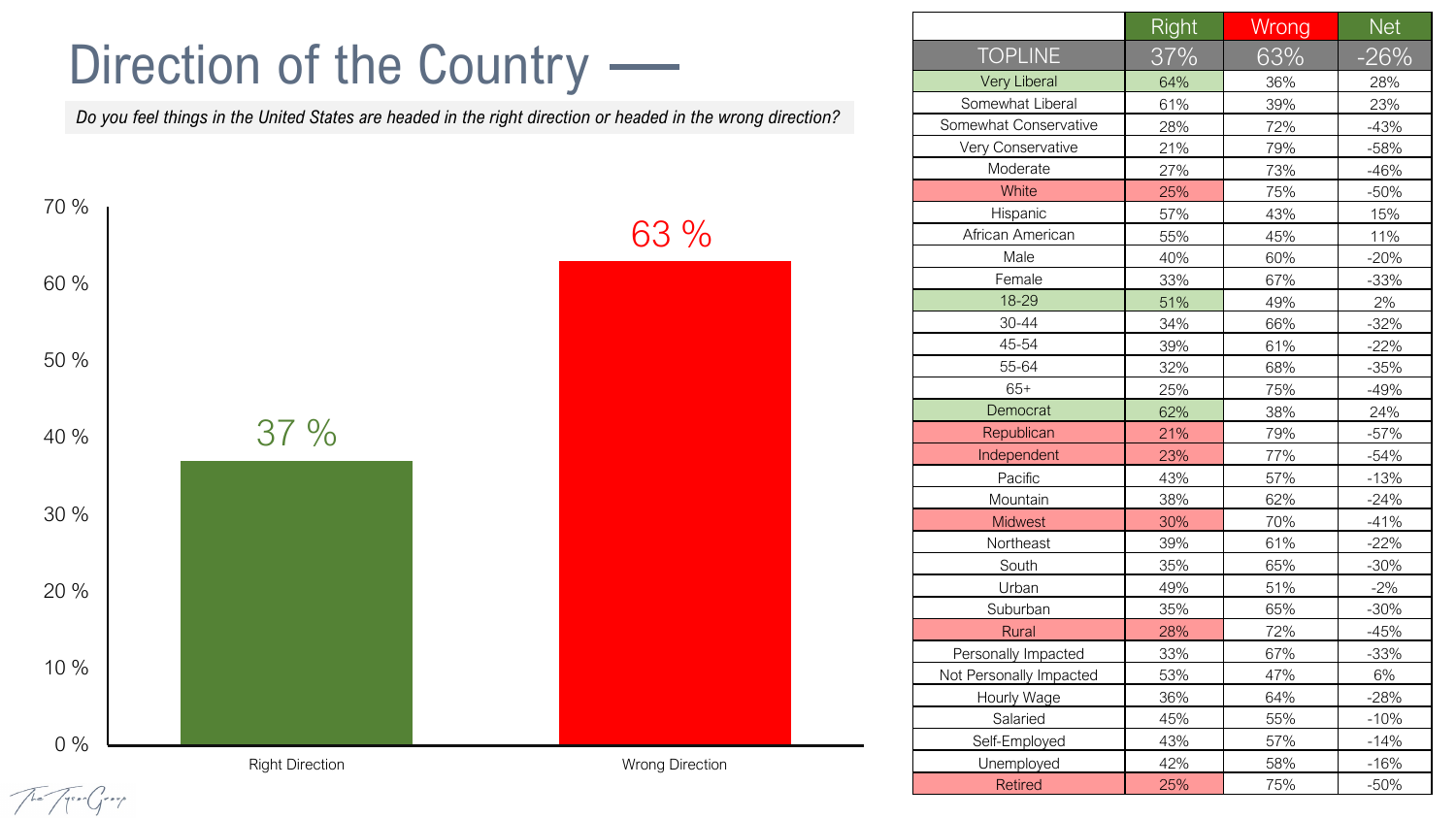### Job Approval: Joe Biden

*Do you approve or disapprove of the job Joe Biden is doing as President?*



|                          | Approve | <b>Disapprove</b> | <b>Net</b> |
|--------------------------|---------|-------------------|------------|
| <b>TOPLINE</b>           | 43%     | 48%               | $-5%$      |
| <b>Very Liberal</b>      | 75%     | 19%               | 56%        |
| Somewhat Liberal         | 72%     | 21%               | 51%        |
| Somewhat Conservative    | 30%     | 63%               | $-33%$     |
| <b>Very Conservative</b> | 24%     | 74%               | $-50%$     |
| Moderate                 | 38%     | 49%               | $-11%$     |
| White                    | 33%     | 61%               | $-28%$     |
| Hispanic                 | 66%     | 27%               | 39%        |
| <b>African American</b>  | 64%     | 19%               | 45%        |
| Male                     | 44%     | 50%               | $-6%$      |
| Female                   | 43%     | 46%               | $-3%$      |
| 18-29                    | 56%     | 31%               | 25%        |
| 30-44                    | 42%     | 51%               | $-9%$      |
| 45-54                    | 39%     | 48%               | $-9%$      |
| 55-64                    | 44%     | 49%               | $-5%$      |
| $65+$                    | 37%     | 60%               | $-23%$     |
| Democrat                 | 78%     | 12%               | 66%        |
| Republican               | 20%     | 75%               | $-55%$     |
| Independent              | 28%     | 59%               | $-31%$     |
| Pacific                  | 48%     | 37%               | 11%        |
| Mountain                 | 45%     | 51%               | $-6%$      |
| Midwest                  | 42%     | 49%               | $-7%$      |
| Northeast                | 46%     | 48%               | $-2%$      |
| South                    | 40%     | 52%               | $-12%$     |
| Urban                    | 57%     | 31%               | 26%        |
| Suburban                 | 44%     | 48%               | $-4%$      |
| Rural                    | 30%     | 64%               | $-34%$     |
| Personally Impacted      | 40%     | 53%               | $-13%$     |
| Not Personally Impacted  | 67%     | 18%               | 49%        |
| Hourly Wage              | 41%     | 50%               | $-9%$      |
| Salaried                 | 60%     | 35%               | 25%        |
| Self-Employed            | 46%     | 45%               | $1\%$      |
| Unemployed               | 37%     | 47%               | $-10%$     |
| <b>Retired</b>           | 36%     | 61%               | $-25%$     |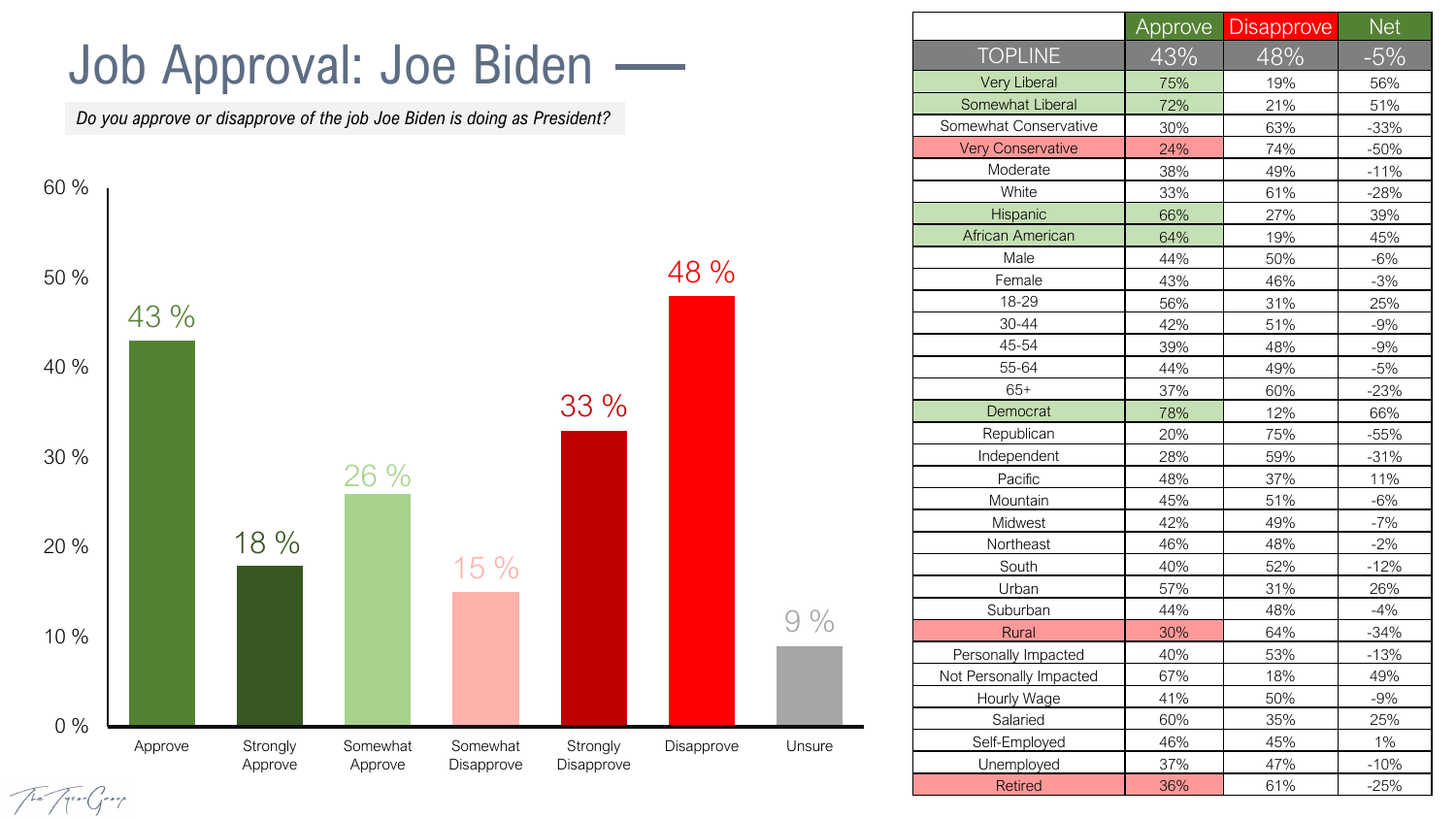### What is the biggest Issue Facing the Country? N=1,043 -

*First option only.*

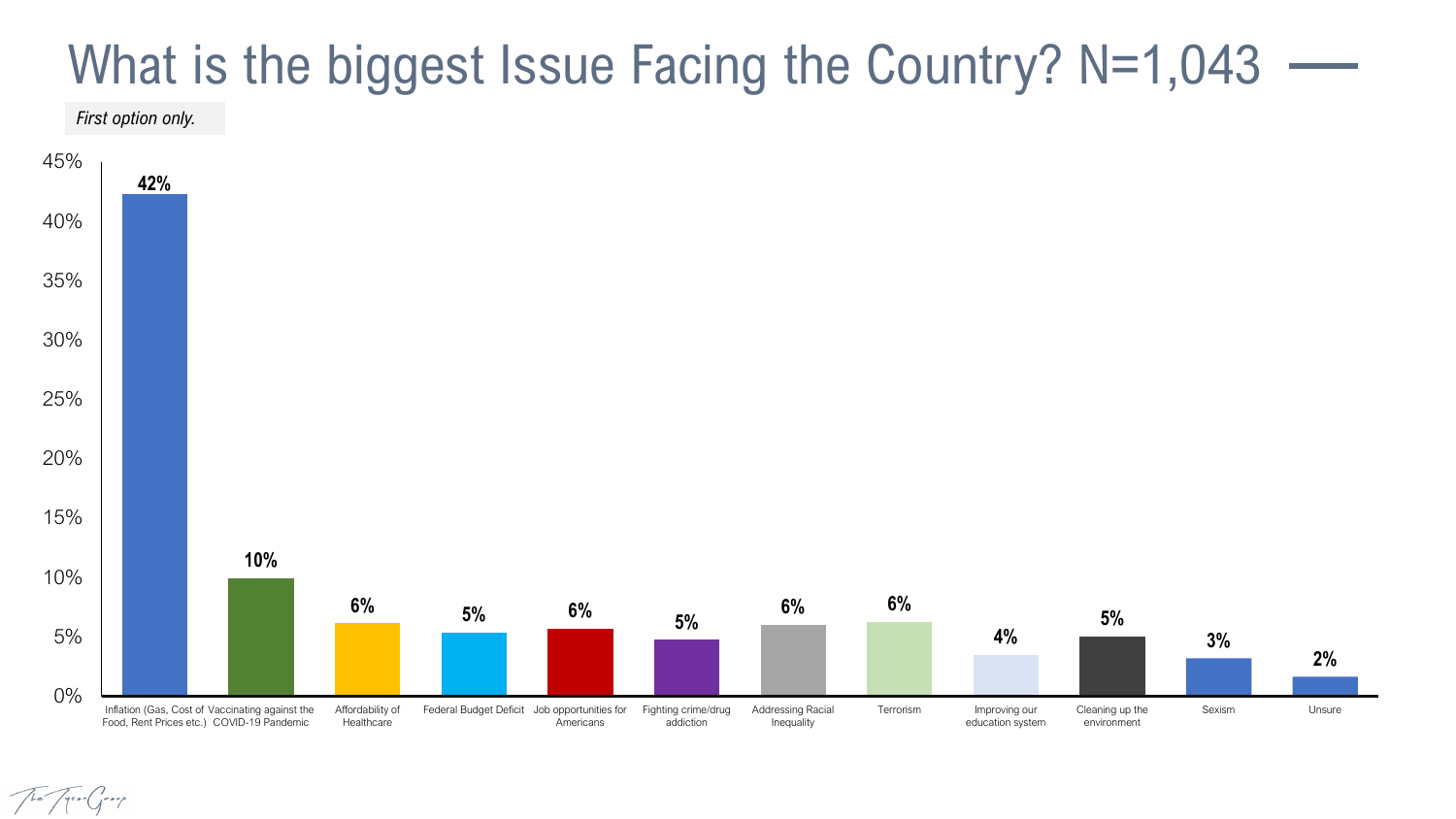### Top 3 Issues Facing the Country? N=1,043

*Of the following issues, which is the most important issue facing Florida today? (Select your top 3 choices, ranked by importance) AGGREGATED*

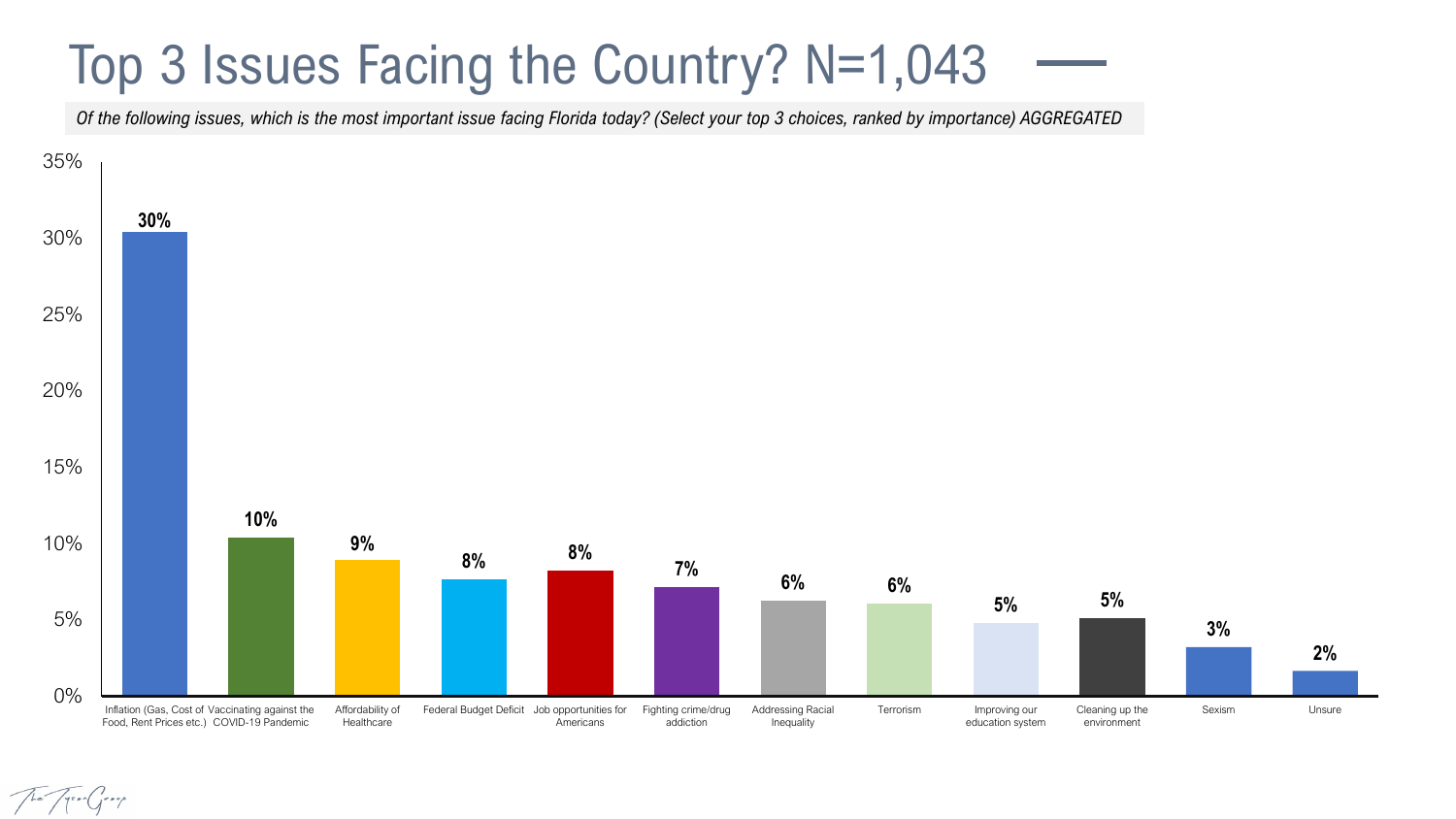## Biggest Issue Facing the Country? N=1,043

*Of the following issues, which is the most important issue facing Florida today? (Select your top 3 choices, ranked by importance)*

#### **Republicans**

- **Inflation**
- 2. Immigration
- 3. Federal Budget Deficit

#### **Democrats**

- 1. Inflation
- 2. Vaccinating against COVID
- 3. Affordability of Healthcare

#### **Independents**

- 1. Inflation
- 2. Job Opportunities
- 3. Immigration

#### **Males**

- **Inflation**
- 2. Vaccinating against COVID
- 3. Immigration

#### Females

- 1. Inflation
- 2. Affordability of Healthcare
- 3. Immigration

#### 18-29

- 1. Inflation
- 2. Job Opportunities
- 3. Vaccinating against COVID

#### 30-44

- 1. Inflation
- 2. Job Opportunities
- 3. Vaccinating against COVID

#### 45-54

- 1. Inflation
- 2. Affordability of Healthcare
- 3. Vaccinating against COVID

#### 55-64

- 1. Inflation
- $2.$ **Immigration**
- 3. Affordability of Healthcare

#### 65+

- 1. Inflation
- 2. Immigration
- 3. Federal Budget Deficit

#### Hourly Wage

- 1. Inflation
- 2. Job Opportunities
- 3. Fighting Crime

#### Salaried

- 1. Inflation
- 2. Affordability of Healthcare
- 3. Job Opportunities

#### Retired

- 1. Inflation
- **Immigration**
- 3. Federal Budget Deficit

#### White

- 1. Inflation
- **Immigration**
- 3. Federal Budget Deficit

#### AA

- 1. Inflation
- **Racism**
- 3. Vaccinating against COVID

#### Hispanic

- 1. Inflation
- 2. Vaccinating against COVID
- 3. Job Opportunities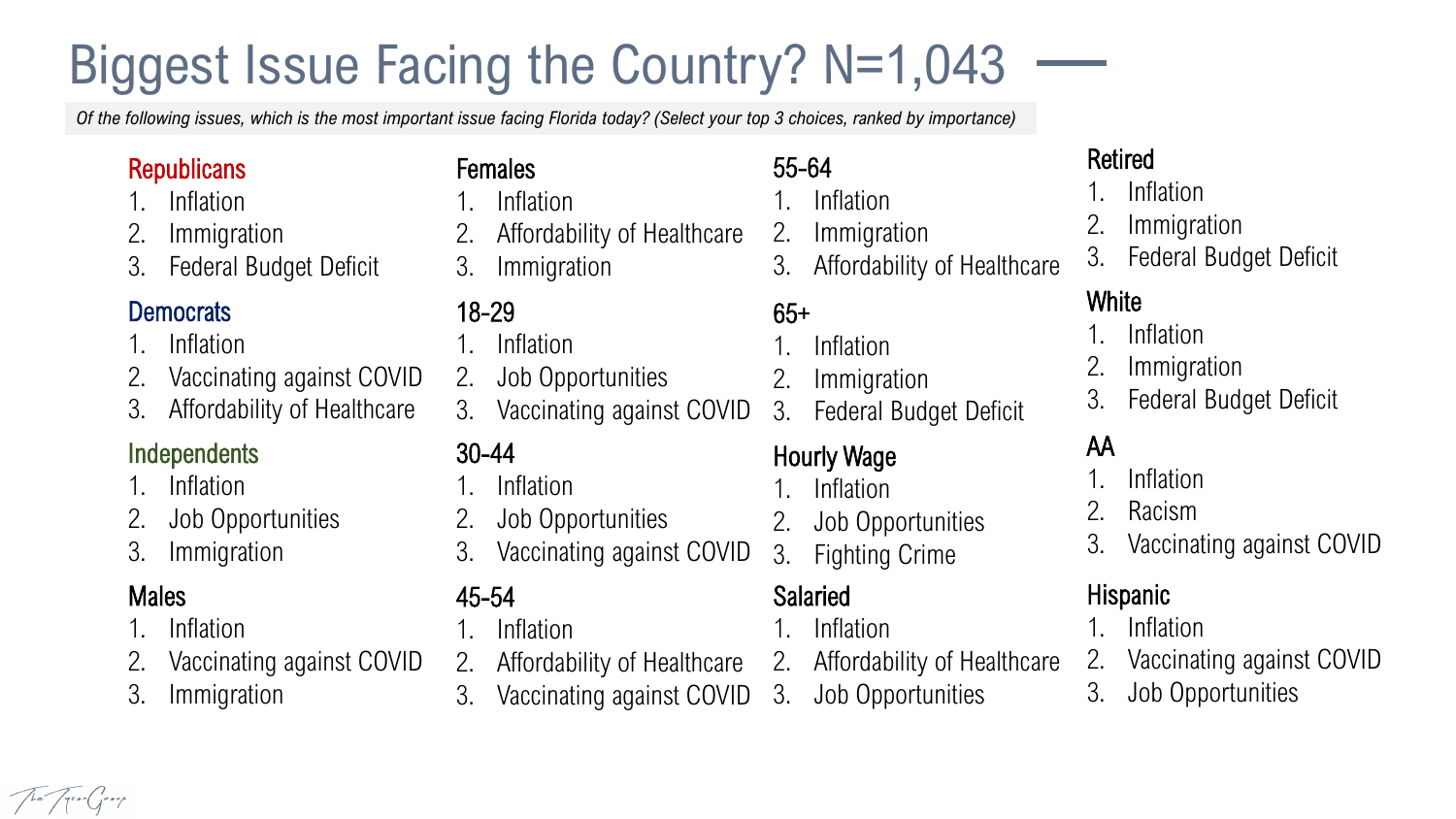### Biggest Issue Facing the Country? N=1,043

*Of the following issues, which is the most important issue facing Florida today? (Select your top 3 choices, ranked by importance)*

The Tyon Group



**Northeast** 

1. Inflation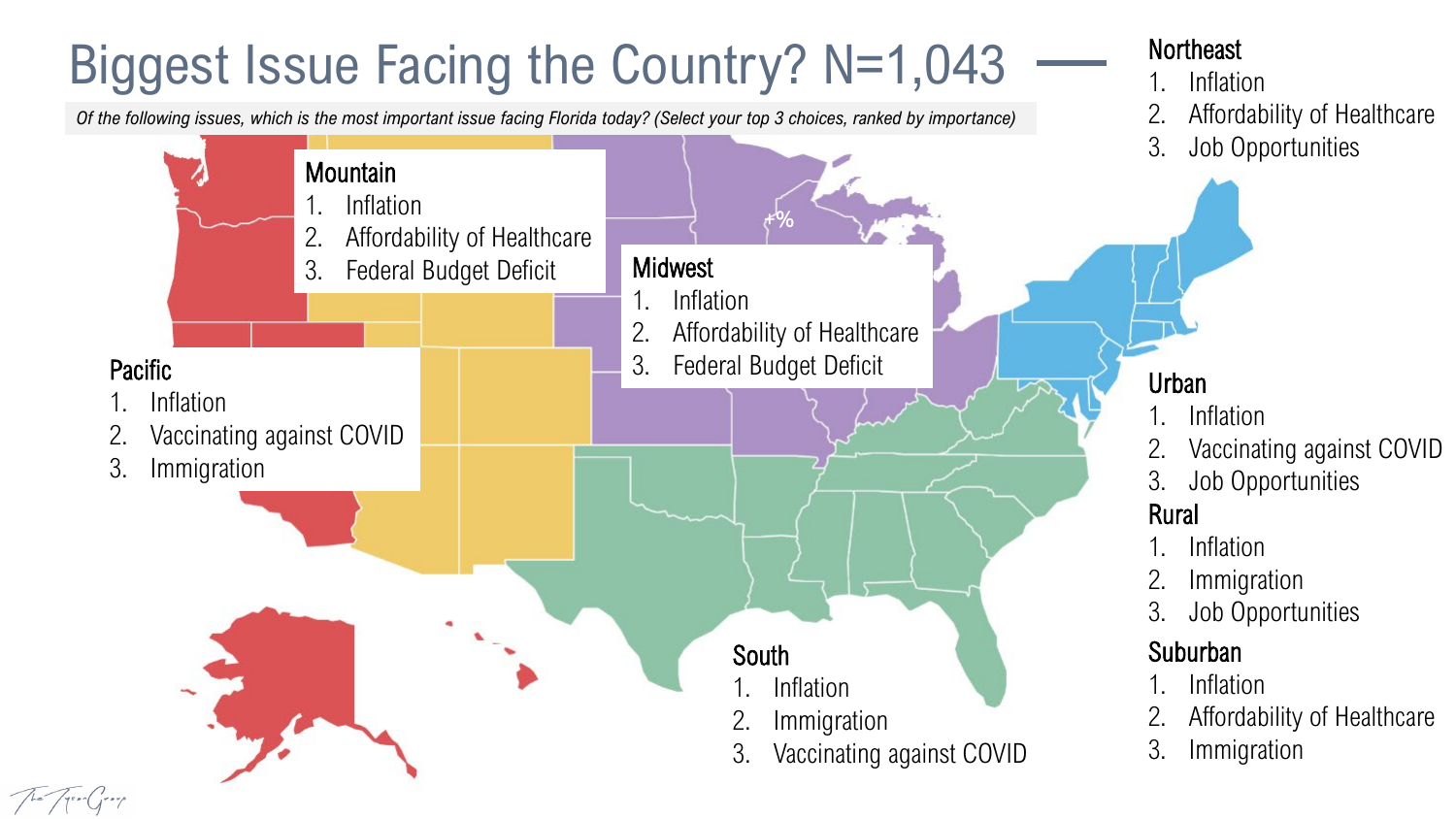### Issue Sequence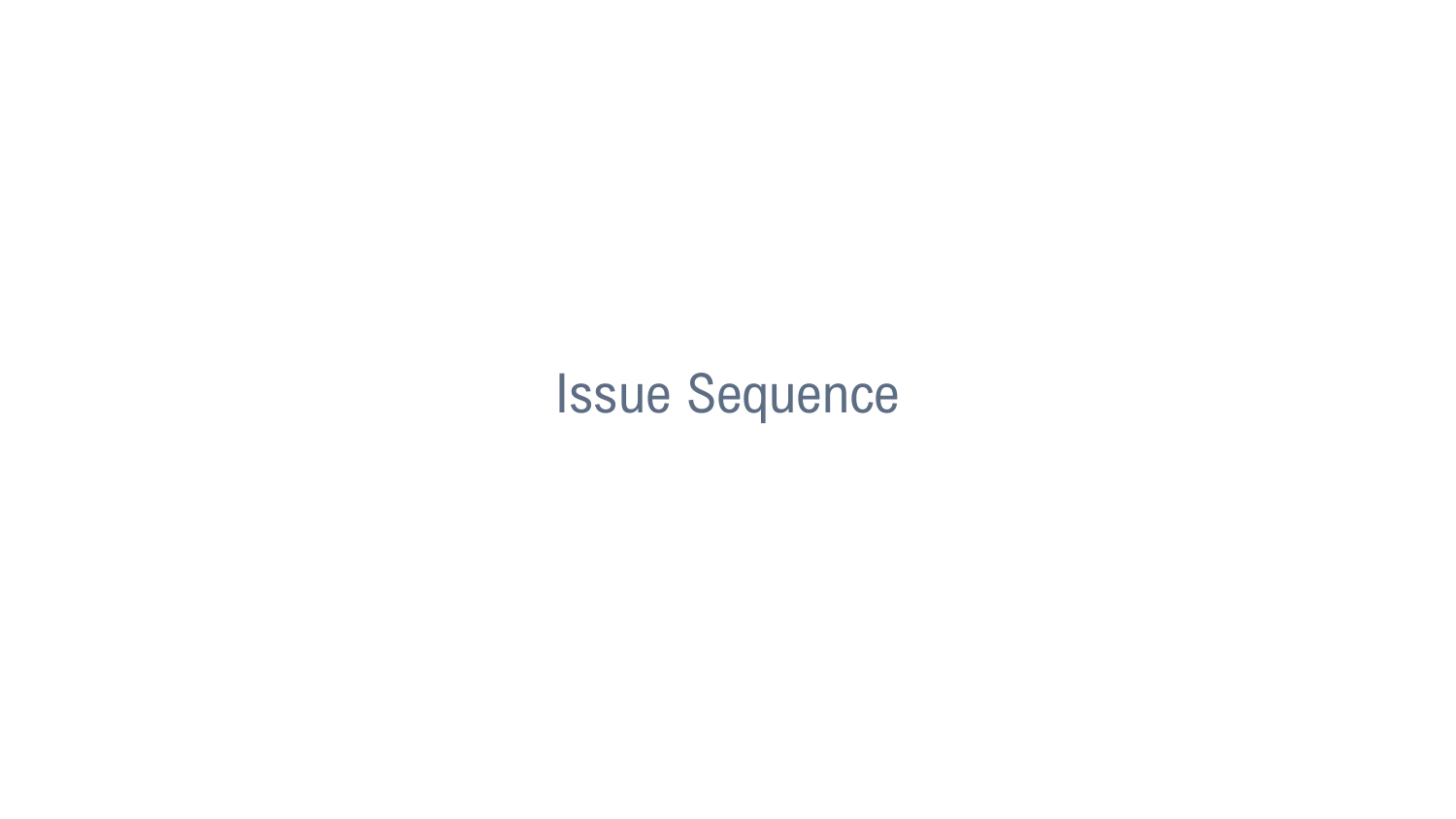### Are you personally impacted?

*Are you being personally impacted by the latest rise in gasoline prices?*

The Trenden



|                         | Yes | <b>No</b> | <b>Net</b> |
|-------------------------|-----|-----------|------------|
| <b>TOPLINE</b>          | 86% | 10%       | 76%        |
| Very Liberal            | 80% | 17%       | 63%        |
| Somewhat Liberal        | 80% | 17%       | 63%        |
| Somewhat Conservative   | 88% | 6%        | 82%        |
| Very Conservative       | 90% | 5%        | 85%        |
| Moderate                | 89% | 7%        | 82%        |
| White                   | 90% | 8%        | 82%        |
| Hispanic                | 79% | 11%       | 68%        |
| <b>African American</b> | 77% | 19%       | 58%        |
| Male                    | 84% | 12%       | 72%        |
| Female                  | 87% | 8%        | 79%        |
| 18-29                   | 79% | 12%       | 67%        |
| 30-44                   | 83% | 9%        | 74%        |
| 45-54                   | 89% | 10%       | 79%        |
| 55-64                   | 89% | 10%       | 79%        |
| $65+$                   | 89% | 9%        | 80%        |
| Democrat                | 78% | 16%       | 62%        |
| Republican              | 93% | 5%        | 88%        |
| Independent             | 87% | 9%        | 78%        |
| Pacific                 | 72% | 19%       | 53%        |
| Mountain                | 86% | 9%        | 77%        |
| Midwest                 | 88% | 8%        | 80%        |
| Northeast               | 81% | 14%       | 67%        |
| South                   | 93% | 4%        | 89%        |
| Urban                   | 74% | 17%       | 57%        |
| Suburban                | 88% | 9%        | 79%        |
| Rural                   | 93% | 4%        | 89%        |
| Hourly Wage             | 92% | 6%        | 86%        |
| Salaried                | 90% | 9%        | 81%        |
| Self-Employed           | 78% | 15%       | 63%        |
| Unemployed              | 78% | 12%       | 66%        |
| Retired                 | 88% | 8%        | 80%        |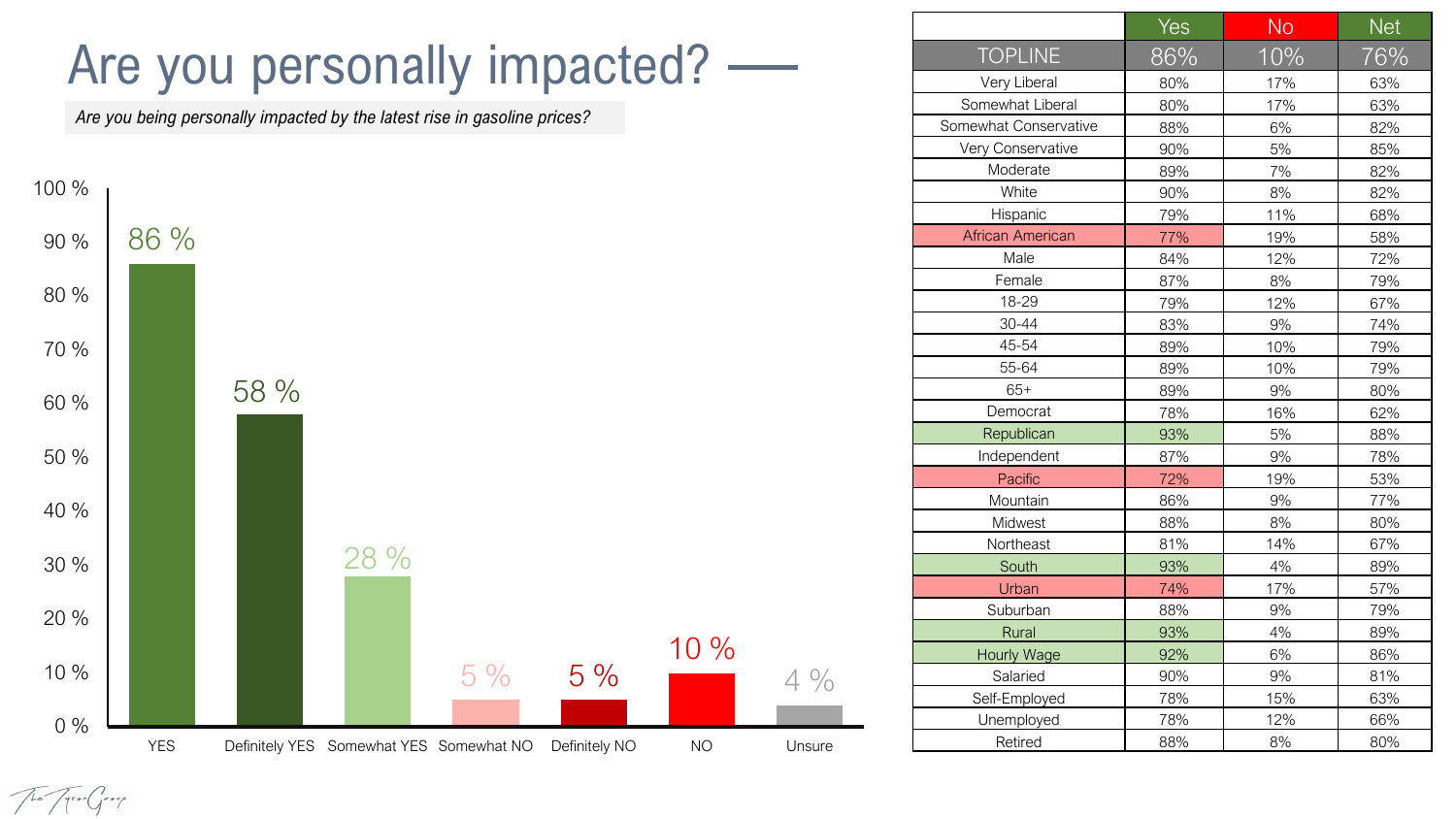### Have you had to change your personal habits? -

*Have you had to change your personal habits or spending due to the increase in gasoline prices?*



|                       | Yes | <b>No</b> | <b>Net</b> |
|-----------------------|-----|-----------|------------|
| <b>TOPLINE</b>        | 71% | 25%       | 46%        |
| Very Liberal          | 63% | 32%       | 31%        |
| Somewhat Liberal      | 65% | 32%       | 33%        |
| Somewhat Conservative | 77% | 20%       | 57%        |
| Very Conservative     | 76% | 19%       | 57%        |
| Moderate              | 70% | 25%       | 45%        |
| White                 | 70% | 25%       | 45%        |
| Hispanic              | 77% | 20%       | 57%        |
| African American      | 62% | 31%       | 31%        |
| Male                  | 66% | 29%       | 37%        |
| Female                | 75% | 20%       | 55%        |
| 18-29                 | 73% | 19%       | 54%        |
| 30-44                 | 71% | 23%       | 48%        |
| 45-54                 | 78% | 20%       | 58%        |
| 55-64                 | 67% | 30%       | 37%        |
| $65+$                 | 63% | 32%       | 31%        |
| Democrat              | 61% | 33%       | 28%        |
| Republican            | 80% | 17%       | 63%        |
| Independent           | 71% | 23%       | 48%        |
| Pacific               | 71% | 23%       | 48%        |
| Mountain              | 54% | 40%       | 14%        |
| Midwest               | 67% | 26%       | 41%        |
| Northeast             | 70% | 25%       | 45%        |
| South                 | 78% | 19%       | 59%        |
| Urban                 | 64% | 30%       | 34%        |
| Suburban              | 70% | 25%       | 45%        |
| Rural                 | 80% | 18%       | 62%        |
| Personally Impacted   | 80% | 17%       | 63%        |
| Not Impacted          | 14% | 80%       | $-66%$     |
| Hourly Wage           | 78% | 19%       | 59%        |
| Salaried              | 71% | 28%       | 43%        |
| Self-Employed         | 75% | 18%       | 57%        |
| Unemployed            | 70% | 25%       | 45%        |
| Retired               | 63% | 31%       | 32%        |

The Trengery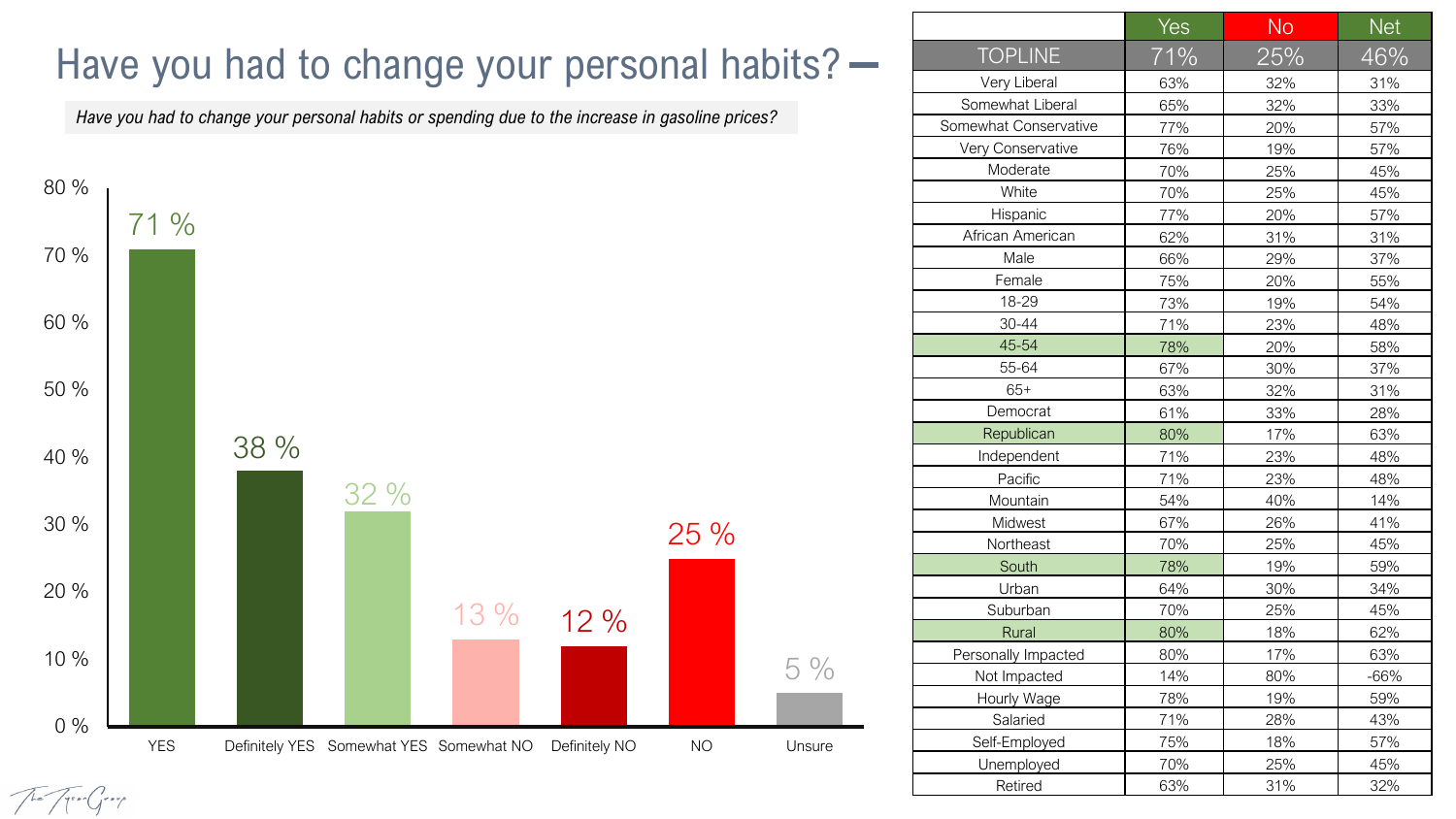### Is the White House doing enough?

*Do you believe the White House is doing enough to help lower gasoline prices for consumers?*



| <b>TOPLINE</b><br>63%<br>25%<br>$-38%$<br><b>Very Liberal</b><br>37%<br>45%<br>$-8%$<br>Somewhat Liberal<br>39%<br>40%<br>$-1%$<br>Somewhat Conservative<br>75%<br>18%<br>$-57%$<br>Very Conservative<br>77%<br>20%<br>$-57%$<br>Moderate<br>22%<br>66%<br>$-44%$<br>White<br>73%<br>17%<br>$-56%$<br>Hispanic<br>45%<br>48%<br>$-3%$<br>African American<br>38%<br>45%<br>$-7%$<br>Male<br>64%<br>25%<br>$-39%$<br>Female<br>62%<br>25%<br>$-37%$<br>18-29<br>36%<br>50%<br>$-14%$<br>30-44<br>21%<br>68%<br>$-47%$<br>45-54<br>27%<br>61%<br>$-34%$<br>55-64<br>17%<br>68%<br>$-51%$<br>$65+$<br>$-44%$<br>23%<br>67%<br>42%<br>Democrat<br>41%<br>$-1%$<br>Republican<br>15%<br>79%<br>$-64%$<br>Independent<br>18%<br>68%<br>$-50%$<br>22%<br>65%<br>$-43%$<br>Pacific<br>37%<br>$-22%$<br>Mountain<br>59%<br>18%<br>64%<br>$-46%$<br><b>Midwest</b><br>27%<br>59%<br>$-32%$<br>Northeast<br>25%<br>South<br>66%<br>$-41%$<br>34%<br>52%<br>$-18%$<br>Urban<br>25%<br>63%<br>$-38%$<br>Suburban<br>73%<br>16%<br>$-57%$<br>Rural<br>24%<br>66%<br>$-42%$<br>Personally Impacted<br>31%<br>45%<br>$-14%$<br>Not Impacted<br>21%<br>66%<br>$-45%$<br>Hourly Wage<br>38%<br>53%<br>$-15%$<br>Salaried<br>34%<br>59%<br>$-25%$<br>Self-Employed<br>24%<br>56%<br>$-32%$<br>Unemployed<br>20%<br>$-49%$<br>Retired<br>69% | Yes | <b>No</b> | Net |
|--------------------------------------------------------------------------------------------------------------------------------------------------------------------------------------------------------------------------------------------------------------------------------------------------------------------------------------------------------------------------------------------------------------------------------------------------------------------------------------------------------------------------------------------------------------------------------------------------------------------------------------------------------------------------------------------------------------------------------------------------------------------------------------------------------------------------------------------------------------------------------------------------------------------------------------------------------------------------------------------------------------------------------------------------------------------------------------------------------------------------------------------------------------------------------------------------------------------------------------------------------------------------------------------------------------------------|-----|-----------|-----|
|                                                                                                                                                                                                                                                                                                                                                                                                                                                                                                                                                                                                                                                                                                                                                                                                                                                                                                                                                                                                                                                                                                                                                                                                                                                                                                                          |     |           |     |
|                                                                                                                                                                                                                                                                                                                                                                                                                                                                                                                                                                                                                                                                                                                                                                                                                                                                                                                                                                                                                                                                                                                                                                                                                                                                                                                          |     |           |     |
|                                                                                                                                                                                                                                                                                                                                                                                                                                                                                                                                                                                                                                                                                                                                                                                                                                                                                                                                                                                                                                                                                                                                                                                                                                                                                                                          |     |           |     |
|                                                                                                                                                                                                                                                                                                                                                                                                                                                                                                                                                                                                                                                                                                                                                                                                                                                                                                                                                                                                                                                                                                                                                                                                                                                                                                                          |     |           |     |
|                                                                                                                                                                                                                                                                                                                                                                                                                                                                                                                                                                                                                                                                                                                                                                                                                                                                                                                                                                                                                                                                                                                                                                                                                                                                                                                          |     |           |     |
|                                                                                                                                                                                                                                                                                                                                                                                                                                                                                                                                                                                                                                                                                                                                                                                                                                                                                                                                                                                                                                                                                                                                                                                                                                                                                                                          |     |           |     |
|                                                                                                                                                                                                                                                                                                                                                                                                                                                                                                                                                                                                                                                                                                                                                                                                                                                                                                                                                                                                                                                                                                                                                                                                                                                                                                                          |     |           |     |
|                                                                                                                                                                                                                                                                                                                                                                                                                                                                                                                                                                                                                                                                                                                                                                                                                                                                                                                                                                                                                                                                                                                                                                                                                                                                                                                          |     |           |     |
|                                                                                                                                                                                                                                                                                                                                                                                                                                                                                                                                                                                                                                                                                                                                                                                                                                                                                                                                                                                                                                                                                                                                                                                                                                                                                                                          |     |           |     |
|                                                                                                                                                                                                                                                                                                                                                                                                                                                                                                                                                                                                                                                                                                                                                                                                                                                                                                                                                                                                                                                                                                                                                                                                                                                                                                                          |     |           |     |
|                                                                                                                                                                                                                                                                                                                                                                                                                                                                                                                                                                                                                                                                                                                                                                                                                                                                                                                                                                                                                                                                                                                                                                                                                                                                                                                          |     |           |     |
|                                                                                                                                                                                                                                                                                                                                                                                                                                                                                                                                                                                                                                                                                                                                                                                                                                                                                                                                                                                                                                                                                                                                                                                                                                                                                                                          |     |           |     |
|                                                                                                                                                                                                                                                                                                                                                                                                                                                                                                                                                                                                                                                                                                                                                                                                                                                                                                                                                                                                                                                                                                                                                                                                                                                                                                                          |     |           |     |
|                                                                                                                                                                                                                                                                                                                                                                                                                                                                                                                                                                                                                                                                                                                                                                                                                                                                                                                                                                                                                                                                                                                                                                                                                                                                                                                          |     |           |     |
|                                                                                                                                                                                                                                                                                                                                                                                                                                                                                                                                                                                                                                                                                                                                                                                                                                                                                                                                                                                                                                                                                                                                                                                                                                                                                                                          |     |           |     |
|                                                                                                                                                                                                                                                                                                                                                                                                                                                                                                                                                                                                                                                                                                                                                                                                                                                                                                                                                                                                                                                                                                                                                                                                                                                                                                                          |     |           |     |
|                                                                                                                                                                                                                                                                                                                                                                                                                                                                                                                                                                                                                                                                                                                                                                                                                                                                                                                                                                                                                                                                                                                                                                                                                                                                                                                          |     |           |     |
|                                                                                                                                                                                                                                                                                                                                                                                                                                                                                                                                                                                                                                                                                                                                                                                                                                                                                                                                                                                                                                                                                                                                                                                                                                                                                                                          |     |           |     |
|                                                                                                                                                                                                                                                                                                                                                                                                                                                                                                                                                                                                                                                                                                                                                                                                                                                                                                                                                                                                                                                                                                                                                                                                                                                                                                                          |     |           |     |
|                                                                                                                                                                                                                                                                                                                                                                                                                                                                                                                                                                                                                                                                                                                                                                                                                                                                                                                                                                                                                                                                                                                                                                                                                                                                                                                          |     |           |     |
|                                                                                                                                                                                                                                                                                                                                                                                                                                                                                                                                                                                                                                                                                                                                                                                                                                                                                                                                                                                                                                                                                                                                                                                                                                                                                                                          |     |           |     |
|                                                                                                                                                                                                                                                                                                                                                                                                                                                                                                                                                                                                                                                                                                                                                                                                                                                                                                                                                                                                                                                                                                                                                                                                                                                                                                                          |     |           |     |
|                                                                                                                                                                                                                                                                                                                                                                                                                                                                                                                                                                                                                                                                                                                                                                                                                                                                                                                                                                                                                                                                                                                                                                                                                                                                                                                          |     |           |     |
|                                                                                                                                                                                                                                                                                                                                                                                                                                                                                                                                                                                                                                                                                                                                                                                                                                                                                                                                                                                                                                                                                                                                                                                                                                                                                                                          |     |           |     |
|                                                                                                                                                                                                                                                                                                                                                                                                                                                                                                                                                                                                                                                                                                                                                                                                                                                                                                                                                                                                                                                                                                                                                                                                                                                                                                                          |     |           |     |
|                                                                                                                                                                                                                                                                                                                                                                                                                                                                                                                                                                                                                                                                                                                                                                                                                                                                                                                                                                                                                                                                                                                                                                                                                                                                                                                          |     |           |     |
|                                                                                                                                                                                                                                                                                                                                                                                                                                                                                                                                                                                                                                                                                                                                                                                                                                                                                                                                                                                                                                                                                                                                                                                                                                                                                                                          |     |           |     |
|                                                                                                                                                                                                                                                                                                                                                                                                                                                                                                                                                                                                                                                                                                                                                                                                                                                                                                                                                                                                                                                                                                                                                                                                                                                                                                                          |     |           |     |
|                                                                                                                                                                                                                                                                                                                                                                                                                                                                                                                                                                                                                                                                                                                                                                                                                                                                                                                                                                                                                                                                                                                                                                                                                                                                                                                          |     |           |     |
|                                                                                                                                                                                                                                                                                                                                                                                                                                                                                                                                                                                                                                                                                                                                                                                                                                                                                                                                                                                                                                                                                                                                                                                                                                                                                                                          |     |           |     |
|                                                                                                                                                                                                                                                                                                                                                                                                                                                                                                                                                                                                                                                                                                                                                                                                                                                                                                                                                                                                                                                                                                                                                                                                                                                                                                                          |     |           |     |
|                                                                                                                                                                                                                                                                                                                                                                                                                                                                                                                                                                                                                                                                                                                                                                                                                                                                                                                                                                                                                                                                                                                                                                                                                                                                                                                          |     |           |     |
|                                                                                                                                                                                                                                                                                                                                                                                                                                                                                                                                                                                                                                                                                                                                                                                                                                                                                                                                                                                                                                                                                                                                                                                                                                                                                                                          |     |           |     |
|                                                                                                                                                                                                                                                                                                                                                                                                                                                                                                                                                                                                                                                                                                                                                                                                                                                                                                                                                                                                                                                                                                                                                                                                                                                                                                                          |     |           |     |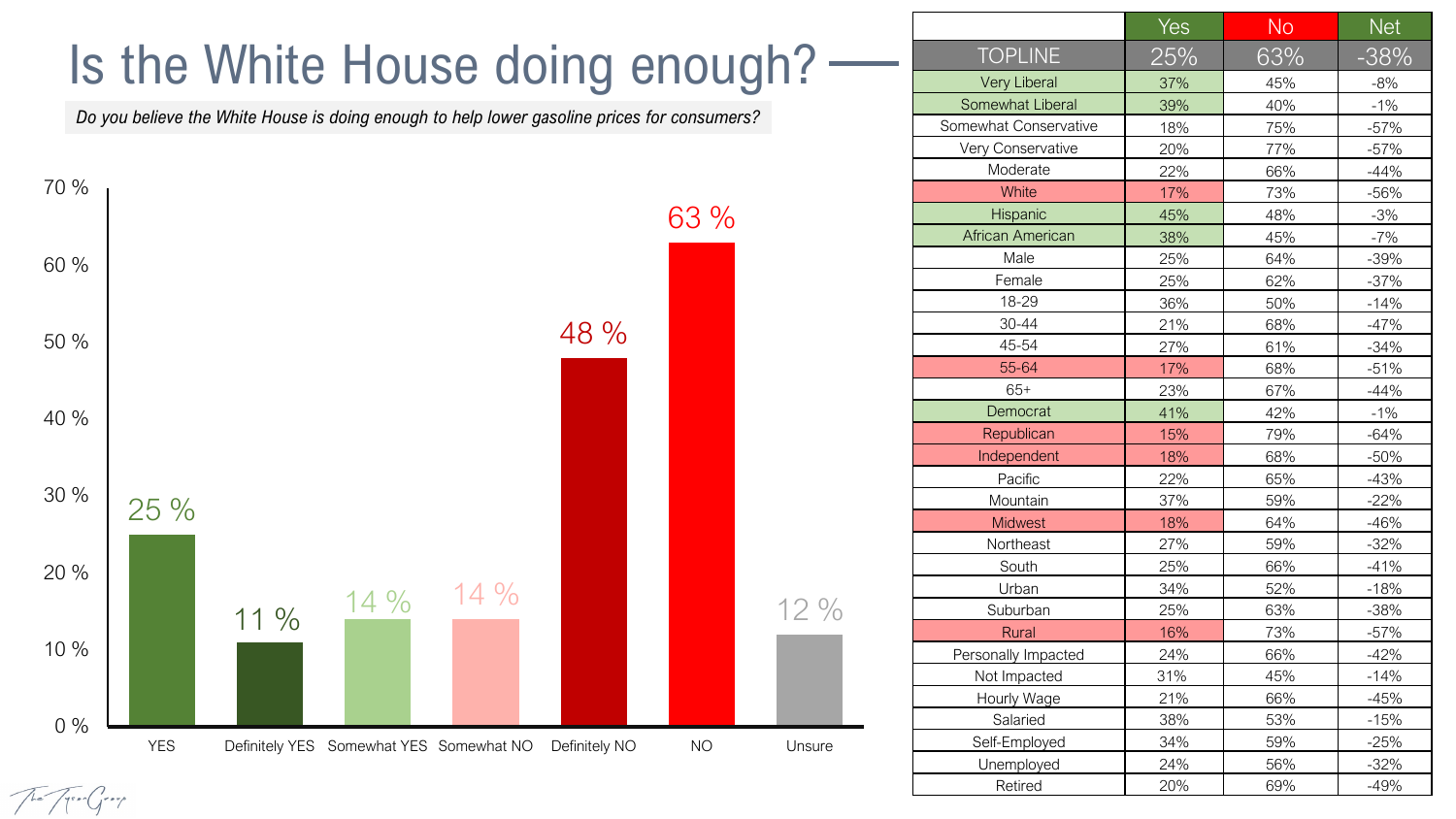### Which is mostly to blame? -

*Which of the following issues do you believe is mostly to blame for current gasoline prices?*



|                       | <b>Biden</b> | <b>Russia</b> | Greed | <b>Supply</b> |
|-----------------------|--------------|---------------|-------|---------------|
| <b>TOPLINE</b>        | 31%          | 29%           | 22%   | $11\%$        |
| <b>Very Liberal</b>   | 10%          | 41%           | 26%   | 19%           |
| Somewhat Liberal      | 12%          | 34%           | 37%   | 11%           |
| Somewhat Conservative | 47%          | 22%           | 15%   | 11%           |
| Very Conservative     | 56%          | 23%           | 11%   | 5%            |
| Moderate              | 28%          | 28%           | 25%   | 12%           |
| White                 | 40%          | 25%           | 18%   | 11%           |
| Hispanic              | 17%          | 33%           | 29%   | 14%           |
| African American      | 19%          | 34%           | 28%   | 11%           |
| Male                  | 35%          | 28%           | 21%   | 11%           |
| Female                | 28%          | 29%           | 22%   | 12%           |
| 18-29                 | 23%          | 30%           | 22%   | 14%           |
| 30-44                 | 26%          | 29%           | 22%   | 17%           |
| 45-54                 | 30%          | 27%           | 26%   | 9%            |
| 55-64                 | 35%          | 31%           | 21%   | 8%            |
| $65+$                 | 46%          | 27%           | 17%   | 6%            |
| Democrat              | 11%          | 36%           | 29%   | 15%           |
| Republican            | 53%          | 19%           | 14%   | 11%           |
| Independent           | 30%          | 32%           | 23%   | 6%            |
| Pacific               | 27%          | 24%           | 29%   | 10%           |
| Mountain              | 31%          | 28%           | 20%   | 14%           |
| Midwest               | 27%          | 24%           | 26%   | 13%           |
| Northeast             | 33%          | 32%           | 19%   | 12%           |
| South                 | 37%          | 30%           | 19%   | 10%           |
| Urban                 | 21%          | 29%           | 24%   | 16%           |
| Suburban              | 33%          | 28%           | 24%   | 10%           |
| Rural                 | 39%          | 29%           | 16%   | 9%            |
| Personally Impacted   | 35%          | 29%           | 21%   | 10%           |
| Not Impacted          | 9%           | 32%           | 27%   | 18%           |
| Hourly Wage           | 30%          | 28%           | 23%   | 12%           |
| Salaried              | 25%          | 29%           | 25%   | 20%           |
| Self-Employed         | 32%          | 34%           | 20%   | 8%            |
| Unemployed            | 22%          | 29%           | 28%   | 11%           |
| Retired               | 46%          | 24%           | 17%   | 9%            |